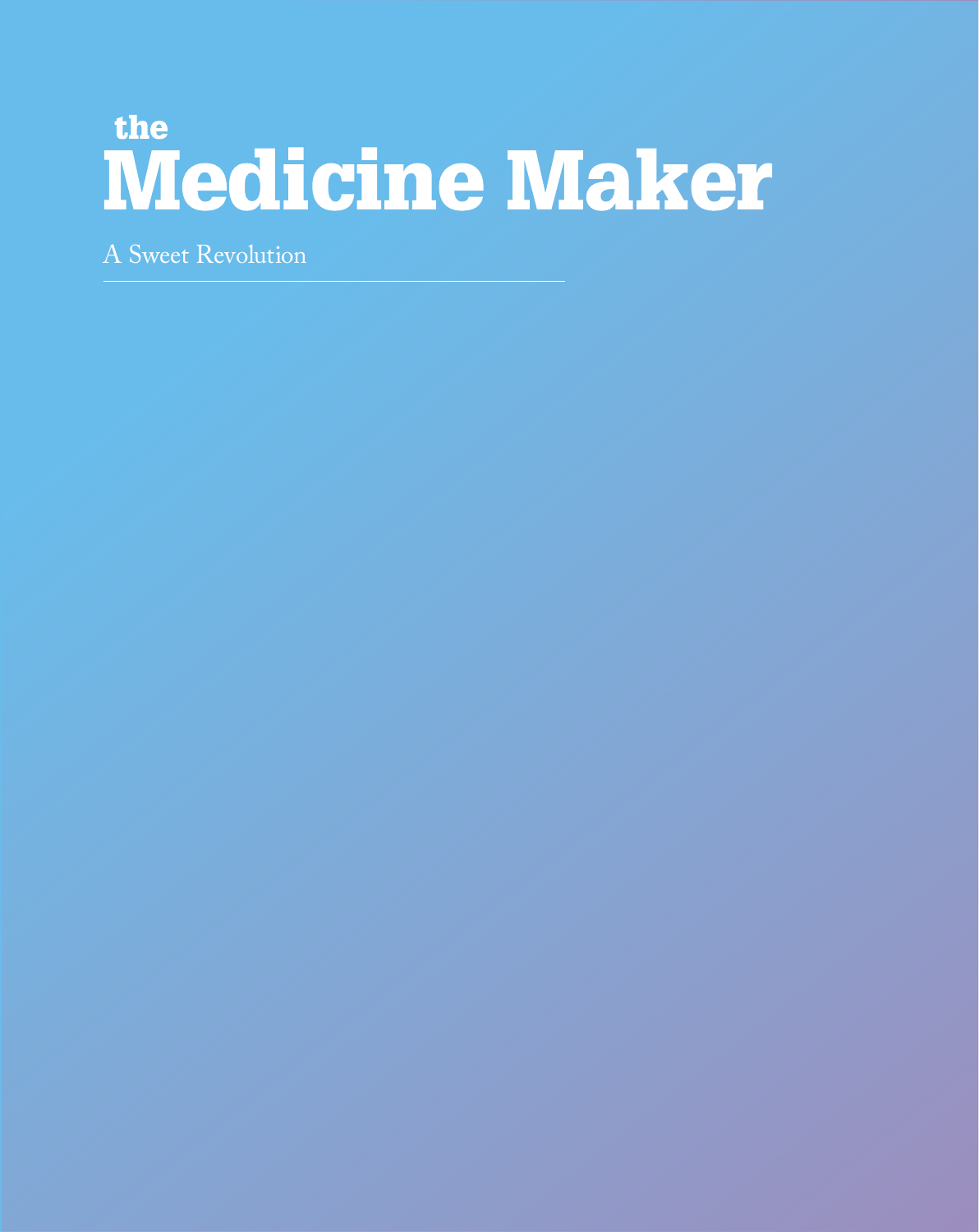#### $\bullet$  The Medicine Maker  $\times$  Thermo Fisher Scientific



# A Sweet

## Revolution

Glycan analysis poses major challenges for the biopharma industry; how can new technology lighten the load?

About 70 percent of preclinical and clinical candidate biopharmaceuticals are glycoproteins, with carbohydrate structures attached to amino acids in the protein. These glycan groups can have a huge impact on safety and efficacy, so accurate and efficient analysis of glycans is crucial.

In this two-part series, we'll be talking to the scientists who are applying cuttingedge analytical science to unravel the complex role of glycans in biotherapeutics.



Glycoproteins make up 70% of candidate biopharmaceuticals



#### Pick 'n' Mix Glycobiology

Jonathan Bones, Principal Investigator at Ireland's National Institute for Bioprocessing Research and Training (NIBRT), uses the latest technology to help biopharma overcome challenges in glycan analysis. Here, he shares his work and divulges how using several complementary techniques is the key to (sweet) success.

#### What's the mission of NIBRT?

At NIBRT, we work in close collaboration with industry partners to solve some of the key problems they face. The mix of fundamental science and real-world problems makes this a very stimulating environment; we're applying the latest analytical science to as many aspects of bioprocessing as we can. My lab has a major focus on glycan analysis.

#### Why is glycan analysis so important for the biopharma industry?

It's a regulatory requirement to provide detailed characterization of the glycan structures attached to therapeutic proteins; glycans can modify both the efficacy and safety of the molecule. For example, glycans present in the Fc region of a monoclonal antibody can modulate the interactions with Fc receptors in the immune system, which affects efficacy. In terms of safety, when proteins are expressed in non-human systems, such as CHO cells, you run the risk of non-human epitopes on glycan groups, which could elicit an immune reaction in the patient.

New technology allows us to make informed choices throughout the bioprocess, from selecting a cell line, to process testing, to the final product.

#### How are glycans analyzed?

A typical approach would be to detach the sugars from the protein and attach a fluorescent tag, then use high-performance liquid chromatography (HPLC)/ultra-HPLC or capillary electrophoresis (CE) to separate the fragments by size and polarity. Once you've separated the glycans, you usually want to characterize their structure. One method is exoglycosidase digestion, which uses enzymes to break down the sugars in a very specific and sequential manner. By looking at what you have removed and what remains, you can fit the puzzle pieces together to work out the structure. The other key technology is mass spectrometry (MS), typically used in combination with LC or CE to give you the full picture.

#### You make it sound relatively straightforward…

Not exactly! One of the biggest challenges is the complexity of glycans. The sequence of a protein is linear – you can visualize it as a string of beads – and we can use enzymes to break apart the beads for analysis in a predictable manner. Glycans, far from being linear, are complex branched molecules with multiple points of connection – more like LEGO® blocks than beads. That adds huge complexity because we not only have to identify the sequence of monosaccharides that makes up the glycan, but also their position and linkage orientation.

Glycan analysis for monoclonal antibodies is hard enough, but when you start looking at the larger therapeutic proteins like interferons, recombinant hormones or erythropoietins, it's a whole new ball game, with large, complex branching glycans and modifications with inorganic substituents or sialic acids. To unravel this complexity, you need not just one analytical technique but a range of complementary, orthogonal techniques to confirm that what you found with the first technique is what's truly there.